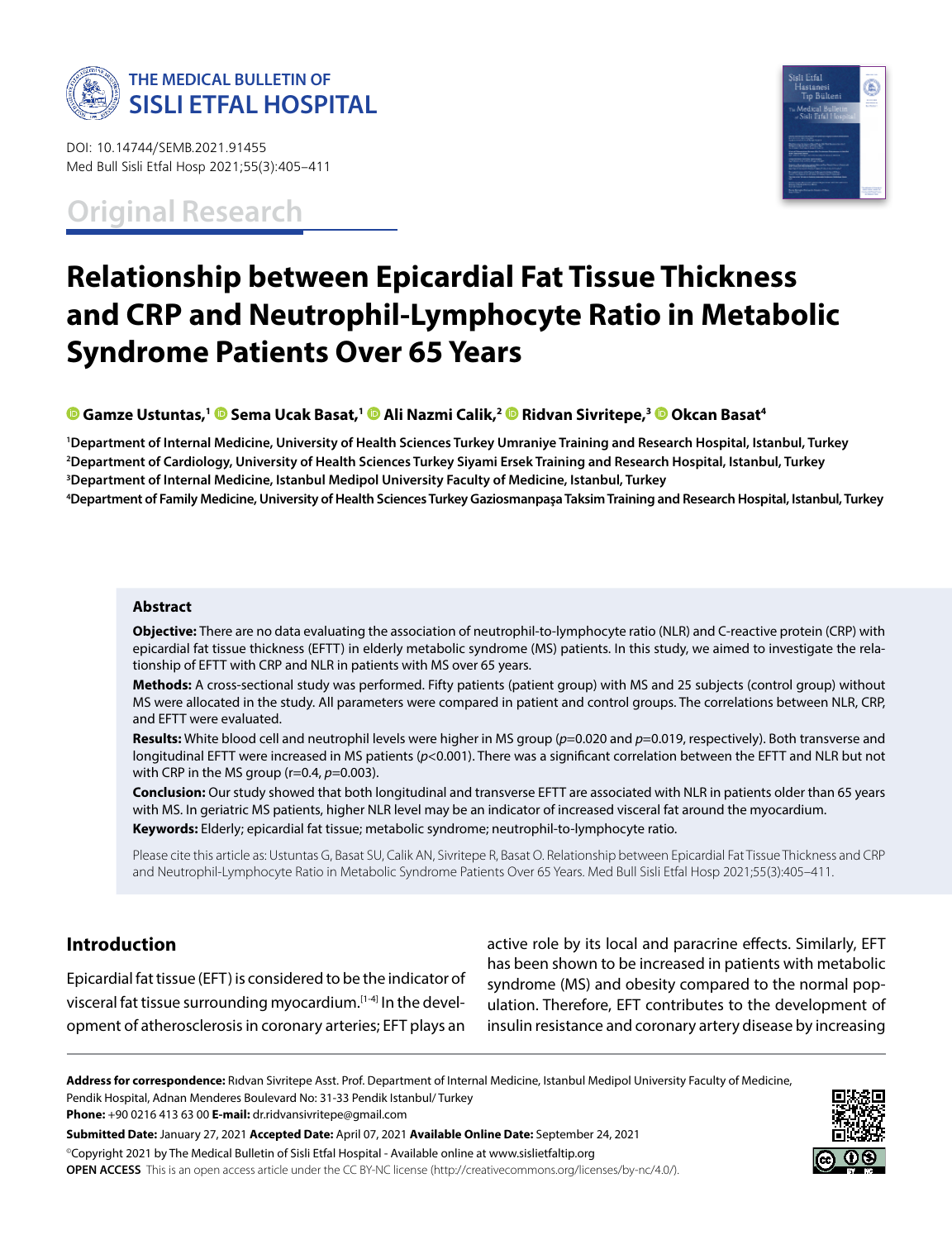inflammation in MS patients.<sup>[5,6]</sup> In some prospective studies, it has been indicated that high C-reactive protein (CRP) levels are significant risk factor for the development of chronic disease such as diabetes or hypertension, which are known to be components of MS.<sup>[7,8]</sup>

There is a significant independent relationship between inflammation markers such as leucocyte count, neutrophil count, CRP, interleukin, and TNF-α.[9,10] In addition, neutrophil-to-lymphocyte ratio (NLR) is considered to be a marker of subclinical inflammation which is associated with morbidity and mortality in diabetic patients.<sup>[11,12]</sup>

Recent studies indicate to an association between NLR and MS, subsequently raising question on importance of inflammatory processes involving EFT and NLR in MS.[13]

There are no studies evaluating the association of NLR and CRP with EFT in elderly MS patients. In this study, we aimed to determine the relationship of EFT with CRP and NLR in patients with MS over 65 years.

## **Material and Methods**

The study was approved by the local ethics committee (The Ethics Committee of University of Health Sciences Umraniye Education and Research Hospital, Date: 15.12.2016; Number: B.10.1.TKH.4.34.H.GP.0.01/128) and performed according to the Declaration of Helsinki principles. All subjects gave informed consent. Patients were recruited among patients admitted to the internal medicine department of University of Health Sciences Umraniye Education and Research Hospital for general control. A total number of 75 subjects were included in the study. The number of the study participants was based on the power analysis. The patient group was consisted of 50 patients with MS over 65 years. The control group consisted of 25 healthy hospital staff, was similar in age and gender.

Patients aged 65–80 years diagnosed with MS, who have normal kidney (GLOMERULAR filtration rate>90 ml/ dk/1.73m<sup>2</sup>) and liver functions (alanine aminotransferase <45 U/L and aspartate transferase <34 U/L) and who perform regular physical activities and adopt normal lifestyle were included in the study. Patients with documented diseases involving heart failure, atherosclerotic cardiovascular disease, structural heart disease, peripheric arteries disease, liver failure, acute and chronic kidney disease, chronic lung disease, thromboembolic disease, autoimmune vasculitis, malignancy, thyroid and autoimmune system, infections, and chronic usage of anti-inflammatory and/or immune suppressive medication were excluded from the study.

Height was measured using a stadiometer (Ekoter mechanical stadiometer with scale), while the shoes, socks, and hats were removed. Weight was measured using a daily calibrated electronic scale (Ekoter mechanical stadiometer with scale), while the shoes, socks, and heavy garments were removed. The body mass index (BMI; kg/m<sup>2</sup>) was calculated using these measurements. To determine waist circumference, we located the upper hip bone and placed a measuring tape at the level of the uppermost part of the hipbone around the abdomen (ensuring that the tape measure was horizontal) and estimated at the end of expiration. The tape measure was snug but did not cause compressions on the skin. Blood pressure was recorded as the average of two measurements after subjects had been sitting for at least 5 min.

MS was diagnosed in the presence of three or more criteria of the National Cholesterol Education Program's Adult Panel III.<sup>[14]</sup> Waist circumference >102 cm in men or >88 cm in women; serum level of triglycerides (TGs) of 150 mg/ dL or greater; high-density lipoprotein (HDL) cholesterol level of <40 mg/dL in men or <50 mg/dL in women; systolic blood pressure (SBP)/diastolic blood pressure (DBP) of 130/85 mmHg or greater or taking hypertension medications; or fasting plasma glucose level of 100 mg/dL or greater or taking diabetes mellitus medications.

Venous samples were taken at the enrolment visit after the subjects had fasted overnight (at least 8 h). Plasma glucose was measured using a glucose oxidase method. Calcium, phosphorus, alanine transaminase, aspartate transaminase, gamma glutamyl transferase, alkaline phosphatase, albumin, serum cholesterol, and TG concentration by enzymatic colorimetric test, creatinine by Jaffe method, CRP by immunoassay, blood urea nitrogen by spectrophotometer, potassium, sodium, and chlorine level with ion-selective electrode analysis which was measured with Architect plus device. Hemogram parameters were measured with the Mindray MC6800 device by the electrical impedance method. T2DM was diagnosed according to the criteria American Diabetes Association.[15]

Transthoracic echocardiographic evaluation was performed according to the recommendations of the American Society of Echocardiography using the VIVID S6 (General Electric Vingmed Ultrasound Horten, Norway) echocardiography device capable of recording standard two-dimensional and M-mode recording in the overall cardiology outpatient clinic. During echocardiographic evaluation, we measured epicardial fat thickness in the free wall of the right ventricle from both parasternal long- and short-axis views. Since the thickness of epicardial fat is not measured obliquely, we made our measurements in the longitudinal and transverse axis.[16-18] EFTT was measured from a point perpendicular to the aortic annulus through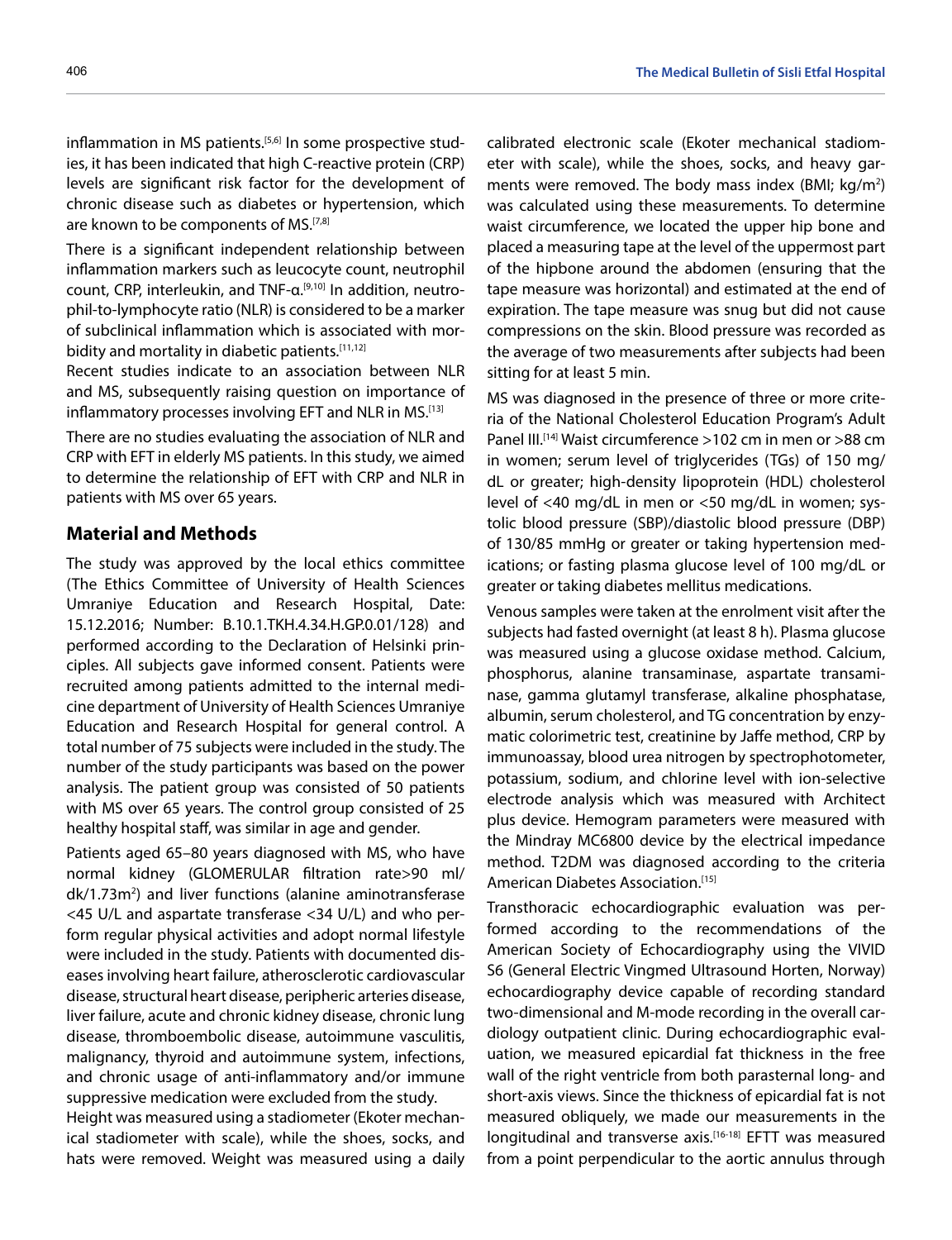the right ventricular free wall at the end of diastole during 3-4 cardiac cycles.[19]

All parameters were compared in two groups and the relationship between the longitudinal and transverse thicknesses of EFT and CRP and NLR was evaluated in both groups.

## **Statistical Analysis**

Data were analyzed using MedCalc Statistical Software version 12.7.7 (MedCalc Software bvba, Ostend, Belgium; http://www.medcalc.org; 2013). Data were compared between two groups using the Student's *t*-test for continuous variables and Chi-square tests for categorical variables. For correlations, Pearson's correlation test was used. *p*<0.05 was considered statistically significant.

#### **Results**

The general characteristics of the patients are summarized in Table 1. Anthropometric measurements such as weight, BMI, and waist circumference were significantly higher in the MS group (*p*=0.008, *p*=0.001, and *p*<0.001, respectively). Both

SBP and DBP were statistically higher in MS patients (*p*=0.007 and  $p=0.023$ , respectively). Fasting glucose and TG levels were higher and HDL levels were lower in MS group (*p*<0.001).

White blood cell (WBC) and neutrophil levels were higher in MS group ( $p=0.020$  and  $p=0.019$ , respectively). Transverse and longitudinal EFTT were found to be increased in MS patients (Table 1) (*p*<0.001).

Transverse and longitudinal EFTT were higher in women and DM patients (*p*<0.05, for both) (Table 2).

The correlations between the EFTT and other parameters are summarized in Table 3 in whole group. There was a significant positive correlation between transverse EFTT and age, weight, waist circumference, BMI, neutrophil count, NLR, and CRP. Significant positive correlations were found between longitudinal EFTT and weight, waist circumference, BMI, WBC, TG, neutrophil count, NLR, and CRP. There was a negative correlation between longitudinal EFTT and HDL (Table 3).

Comparisons of correlations between EFTT and CRP, neutrophil, and NLR in the patient and control groups are shown in Table 4. In the MS group, there was a significant

**Table 1.** Comparison of demographic, anthropometric, and clinical data between the patient and control groups

|                                | <b>Patient group</b> | <b>Control group</b> | $\boldsymbol{p}$ |
|--------------------------------|----------------------|----------------------|------------------|
| Age (years)                    | 70.7±5.4             | $70.2 \pm 5.3$       | 0.870            |
| Gender (M [%]/F [%])           | 24 (48)/26 (52)      | 11 (44)/14 (56)      | 0.743            |
| Weight (kg)                    | 80.6±13.0            | 71.8±13.4            | 0.008            |
| Height (cm)                    | 156±10               | $158 + 7$            | 0.202            |
| Waist circumference (cm)       | 108.9±9.3            | 97.4±12.4            | < 0.001          |
| BMI (kg/m <sup>2</sup> )       | $33.2 + 5.7$         | $28.4 \pm 5.1$       | 0.001            |
| Diabetes mellitus (n [%])      | 44 (88)              | 3(12)                | < 0.001          |
| Hyperlipidemia (n [%])         | 36 (72)              | 16 (64)              | 0.502            |
| Hypertension $(n \, [\%])$     | 48 (96)              | 12 (48)              | < 0.001          |
| SBP (mm/Hg)                    | 148.3±22.0           | 136.3±21.2           | 0.007            |
| DBP(mm/Hg)                     | $90.4 \pm 15.8$      | 84.4±18.3            | 0.023            |
| WBC/(mm <sup>3</sup> )         | $7.3 \pm 1.6$        | $6.4 \pm 1.3$        | 0.020            |
| Neutrophil $(10 \times \mu L)$ | $4.3 + 1.2$          | $3.6 + 1.1$          | 0.019            |
| Lymphocyte $(10 \times \mu L)$ | $2.2 \pm 0.7$        | $1.9 + 0.5$          | 0.057            |
| <b>NLR</b>                     | $2.139 \pm 0.9$      | $2.0 + 0.7$          | 0.544            |
| Hemoglobin (gr/dl)             | $12.8 + 1.4$         | $13.3 \pm 0.8$       | 0.184            |
| Glucose (mg/dL)                | 139.2±60.6           | $99.6 \pm 16.2$      | < 0.001          |
| TG (mg/dL)                     | 174.077.5            | 104.8±35.6           | < 0.001          |
| CRP (mg/dL)                    | $0.4 \pm 0.3$        | $0.4 + 0.6$          | 0.156            |
| <b>EFTT</b> longitudinal (mm)  | $5.9 \pm 1.7$        | $4.1 \pm 1.5$        | < 0.001          |
| <b>EFTT transverse (mm)</b>    | $5.2 + 1.6$          | $3.7 + 1.4$          | < 0.001          |

BMI: Body mass index, CRP: C-reactive protein; DBP: Diastolic blood pressure; EFTT: Epicardial fat tissue thickness; NLR: Neutrophil-to-lymphocyte ratio; SBP: Systolic blood pressure; TG: Triglyceride, WBC: White blood cell.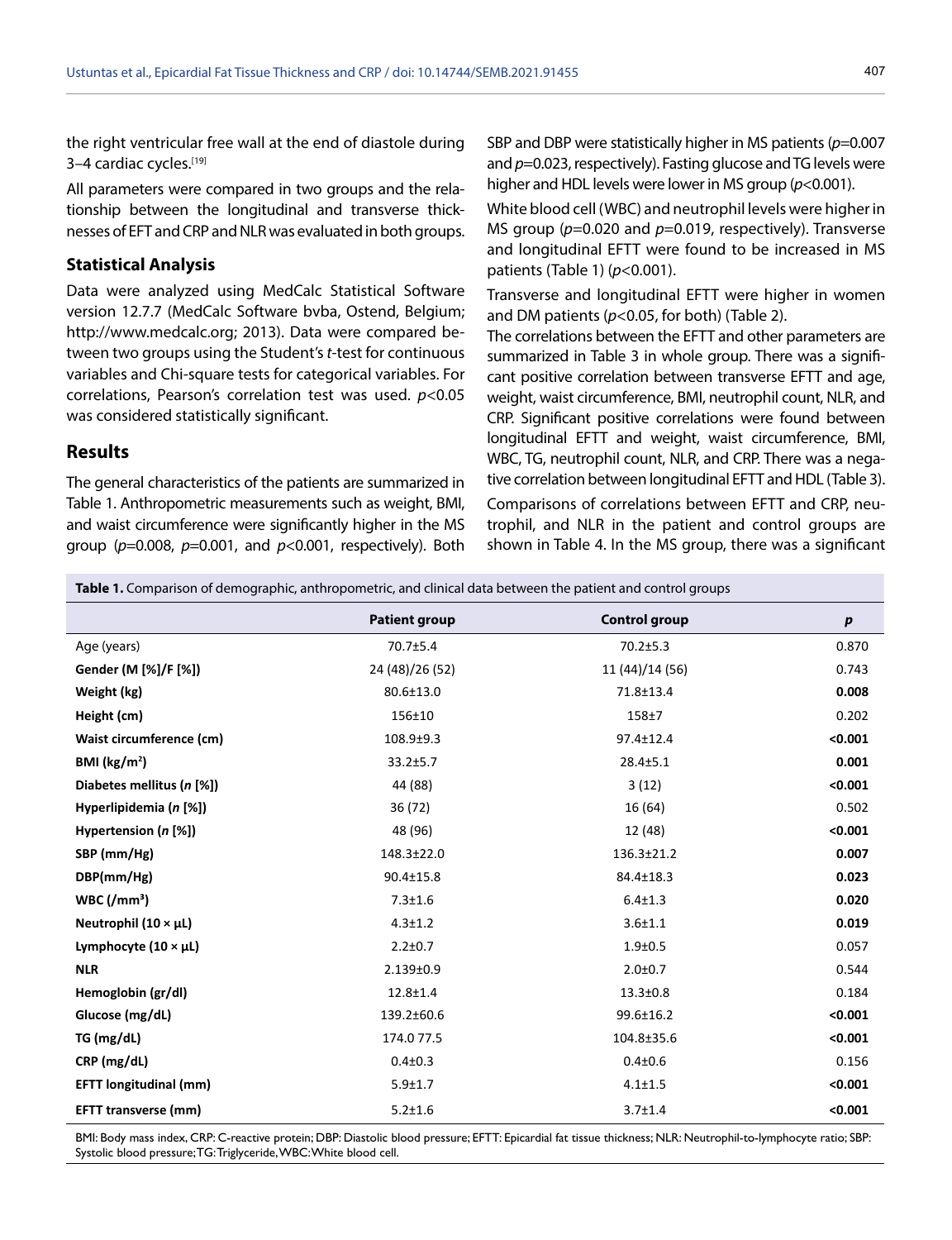| <b>Table 2.</b> Comparison of the mean values of EFTT according to gender, diabetes, hypertension, family history, and smoking |                               |                  |                            |       |
|--------------------------------------------------------------------------------------------------------------------------------|-------------------------------|------------------|----------------------------|-------|
|                                                                                                                                | <b>Transverse</b><br>EFTT(mm) | $\boldsymbol{p}$ | Longitudinal<br>EFTT (mm)  | p     |
| Female<br>Male                                                                                                                 | $5.3 + 1.8$<br>$4.2 + 1.4$    | 0.005            | $4.9 + 1.7$<br>$5.9 + 2$   | 0.036 |
| $DM (+)$<br>DM (-)                                                                                                             | $5.2 + 1.7$<br>$4.0 + 1.5$    | 0.002            | $5.9 + 1.8$<br>$4.4 + 1.8$ | 0.001 |
| $HL (+)$<br>$HL$ $(-)$                                                                                                         | $4.7 + 1.6$<br>$5.0 + 2.0$    | 0.671            | $5.4 + 1.9$<br>$5.4 + 1.9$ | 0.745 |
| $HT (+)$<br>HT (-)                                                                                                             | $4.8 + 1.8$<br>$4.3 \pm 1.5$  | 0.292            | $5.4 + 1.9$<br>$5.2 + 1.9$ | 0.766 |
| Smoking $(+)$<br>Smoking $(-)$                                                                                                 | $4.4 + 1.9$<br>$4.8 + 1.7$    | 0.486            | $4.6 + 2.3$<br>$5.5 + 1.8$ | 0.163 |
| Family history (+)<br>Family history $(-)$                                                                                     | $5.0 + 1.7$<br>$4.5 + 1.7$    | 0.308            | $5.8 + 1.8$<br>$5.0 + 1.9$ | 0.059 |

**Table 2.** Comparison of the mean values of EFTT according to gender, diabetes, hypertension, family history, and smoking

DM: Diabetes mellitus; HL: Hyperlipidemia; HT: Hypertension; EFTT: Epicardial fat tissue thickness.

**Table 3.** The correlations between the EFTT and other parameters

|                            | <b>Transverse EFTT</b> |         |          | <b>Longitudinal EFTT</b> |  |  |
|----------------------------|------------------------|---------|----------|--------------------------|--|--|
|                            | r                      | p       | r        | $\boldsymbol{p}$         |  |  |
| Age                        | 0.794                  | < 0.001 | $-0.001$ | 0.992                    |  |  |
| Weight                     | 0.273                  | 0.018   | 0.291    | 0.011                    |  |  |
| Height                     | 0.007                  | 0.953   | $-0.049$ | 0.673                    |  |  |
| <b>Waist circumference</b> | 0.269                  | 0.019   | 0.364    | 0.001                    |  |  |
| BMI                        | 0.248                  | 0.032   | 0.343    | < 0.001                  |  |  |
| <b>SBP</b>                 | 0.109                  | 0.354   | 0.007    | 0.952                    |  |  |
| <b>DBP</b>                 | 0.009                  | 0.941   | $-0.033$ | 0.777                    |  |  |
| <b>WBC</b>                 | 0.218                  | 0.060   | 0.214    | 0.065                    |  |  |
| Neutrophil                 | 0.375                  | 0.001   | 0.393    | < 0.001                  |  |  |
| Lymphocyte                 | $-0.056$               | 0.633   | $-0.073$ | 0.532                    |  |  |
| <b>NLR</b>                 | 0.374                  | 0.001   | 0.371    | 0.001                    |  |  |
| <b>FBG</b>                 | 0.318                  | 0.005   | 0.311    | 0.007                    |  |  |
| TG                         | 0.161                  | 0.168   | 0.270    | 0.019                    |  |  |
| <b>HDL</b>                 | $-0.215$               | 0.083   | $-0.238$ | 0.040                    |  |  |
| <b>CRP</b>                 | 0.327                  | 0.004   | 0.360    | 0.002                    |  |  |

BMI: Body mass index; CRP: C-reactive protein; DBP: Diastolic blood pressure; EFTT: Epicardial fat tissue thickness; FBG: Fasting blood glucose; NLR: Neutrophilto-lymphocyte ratio; SBP: Systolic blood pressure; TG: Triglyceride, WBC: White blood cell.

correlation between the longitudinal and transverse EFTT and neutrophil and NLR but not in the control group. In the control group, there was a significant positive correlation between longitudinal EFTT and CRP (Table 4).

# **Discussion**

In this study, we found that there is a positive relationship between EFTT and NLR in MS patients over 65 years. No significant relationship was observed between EFTT and CRP. Both longitudinal and transverse EFTT are increased in MS patients over 65 years of age.

The MS has become an important health problem in the  $21^{st}$  century with the increase in the average age of the world population.<sup>[20]</sup> Three large meta-analyzes reported a 2-fold increase in cardiovascular mortality, myocardial infarction, and stroke risk in patients with MS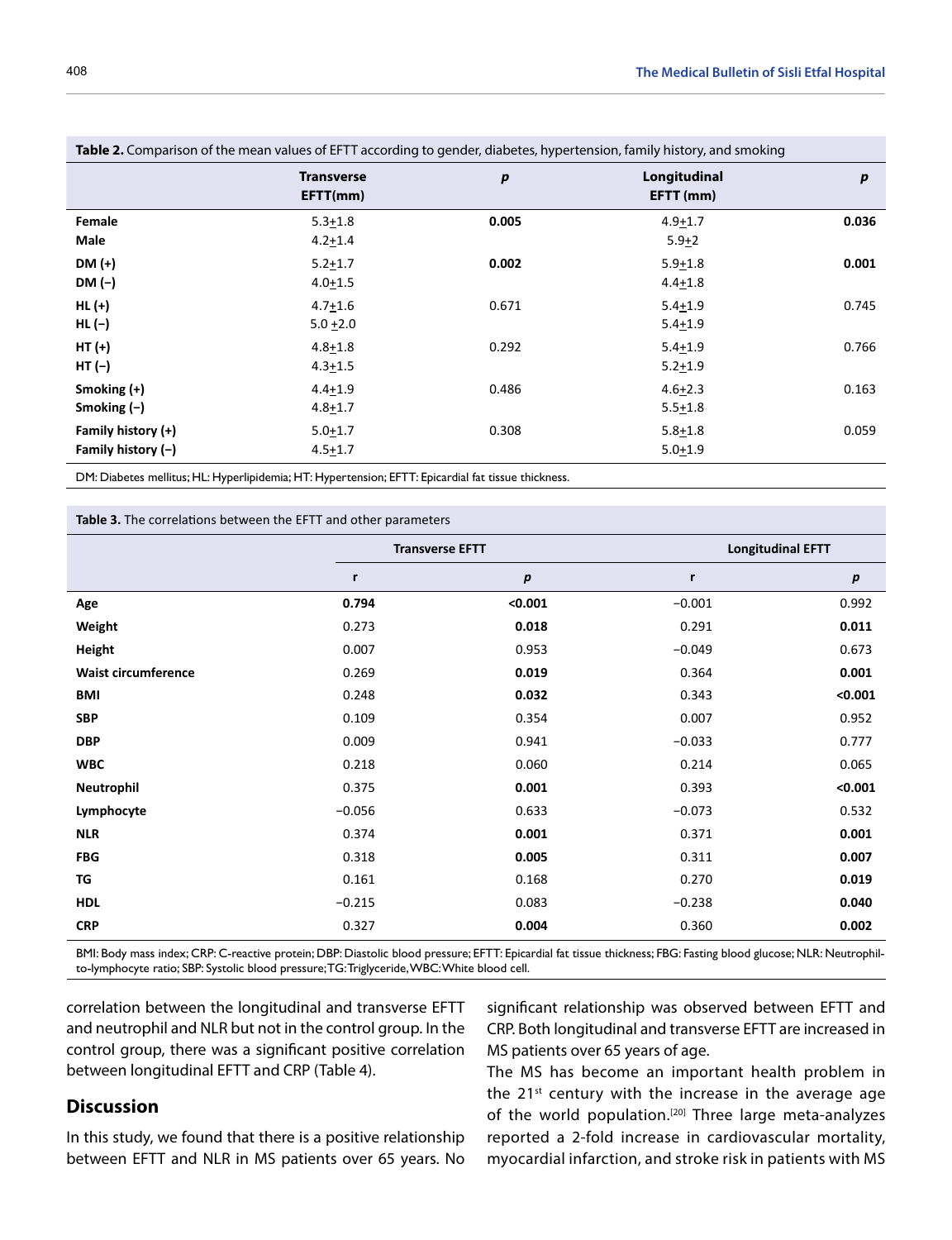|                             | <b>Table 4.</b> The relationship between EFTT and CRP, neutrophil, NLR in the patient and control groups |                        |       |                          |       |
|-----------------------------|----------------------------------------------------------------------------------------------------------|------------------------|-------|--------------------------|-------|
|                             | Group                                                                                                    | <b>Transverse EFTT</b> |       | <b>Longitudinal EFTT</b> |       |
|                             |                                                                                                          |                        | p     |                          | p     |
| $CRP$ (mg/dL)               | <b>Patient group</b>                                                                                     | 0.198                  | 0.169 | 0.226                    | 0.114 |
|                             | Control group                                                                                            | 0.304                  | 0.139 | 0.441                    | 0.028 |
| Neutrophil (10 $\times$ µL) | <b>Patient group</b>                                                                                     | 0.279                  | 0.049 | 0.368                    | 0.009 |

**NLR Patient group 0.406 0.003 0.416 0.003**

**Control group** 0.305 0.139 0.236 0.257

**Control group** 0.265 0.201 0.205 0.327

CRP: C-reactive protein; EFTT: Epicardial fat tissue thickness; NLR: Neutrophil-to-lymphocyte ratio.

and a 1.5-fold increase in all-cause mortality.<sup>[19]</sup> It is also thought that MS has increased the risk of frailty in the elderly.[22]

Along with aging, there is a decrease in muscle mass and an increase in abdominal fat mass. EFT is closely related to intra-abdominal fat tissue as a predictor of whole-body visceral fat. In addition, there is a significant correlation between transthoracic echocardiographic measurements of EFT and intra-abdominal fat measured by MR.[23] Because EFT is not affected by subcutaneous fat tissue, it is considered to be a good indicator of metabolic and cardiovascular risk associated with visceral fat.<sup>[1]</sup>

In a recent study, investigator showed that EFTT was higher in geriatric patients with MS. This has led to an increased interest in epicardial adipose tissue thickness. In the literature, an EFTT cutoff value for predicting MS in the geriatric patient group has not been established. In a study involving patients aged 22–65 years in Venezuela, it found that an EFTT level >5 mm showed high sensitivity and specificity in predicting MS.<sup>[24]</sup> In a study conducted in geriatric patients in Turkey; it has been shown that an EFTT level above 7.3 mm is indicative of MS with a sensitivity of 96.7%.[25] In this study by Kaya *et al*., EFTT was found to be an independent factor for MS in geriatric patients.[25] In our study, both longitudinal and transverse measurements of EFTT were found to be higher in patients with MS older than 65 years. Our results were in concordance with the study conducted by Kaya *et al*. [25] In the present study revealed that geriatric patients with MS had higher EFFT measured transversely and longitudinally. In addition, our study provided important new information and data revealing the cutoff levels of EFTT in geriatric patients with MS. We think that echocardiographic epicardial adipose tissue can be applied as an easy and reliable imaging indicator of cardiovascular risk.

In our study, mean EFTT values were 5.9 mm (transverse) and 5.2 mm (longitudinal) in MS group. We found a cutoff

point of 3.6 mm for transverse EFTT and 5.2 mm for longitudinal EFTT in predicting MS using ROC curves, but we could not define a cutoff point for NLR. Especially patients with diabetes mellitus had higher EFTT values.

The previous studies have reported a relationship between EFTT and MS and cardiovascular risk factors.[26,27] Epicardial adipose tissue is metabolically active and secretes some adipokines and inflammatory cytokines.<sup>[28,29]</sup>

WBC count and CRP are independent predictors of allcause mortality and cardiovascular mortality. In recent years, an index that reflects both increase in neutrophil count demonstrating acute state of inflammation, and the lymphopenia occurs after acute physiological stress has begun to be used.[30] This index, called NLR, was used in studies with other inflammatory markers and was found to be a good indicator of inflammatory status. NLR has been described as a potential systemic inflammatory marker. NLR has been shown to be an independent prognostic factor for several cancers and cardiovascular diseases.[31-33] Besides; NLR is associated with morbidity and mortality in diabetics.[11] In addition, it is correlated with MS among Asian Indians.[13] NLR is inexpensive, easy to reach, and calculate. It is obtained from complete blood count.[34] Shiny *et al*. reported that NLR is related with glucose intolerance and insulin resistance and can be helpful in determining micro- and macrovascular complications in patients with glucose intolerance.[35] In this study, WBC and neutrophil levels were significantly higher in the MS group and this difference was not observed for CRP. Correlation analysis showed a moderate positive correlation between EFTT and NLR in the MS group indicating that NLR may be a good indicator of visceral fat tissue surrounding myocardium in the elderly.

Jung et al.<sup>[36]</sup> investigated the correlation between WBC count and MS in Korean and in normal WBC cases and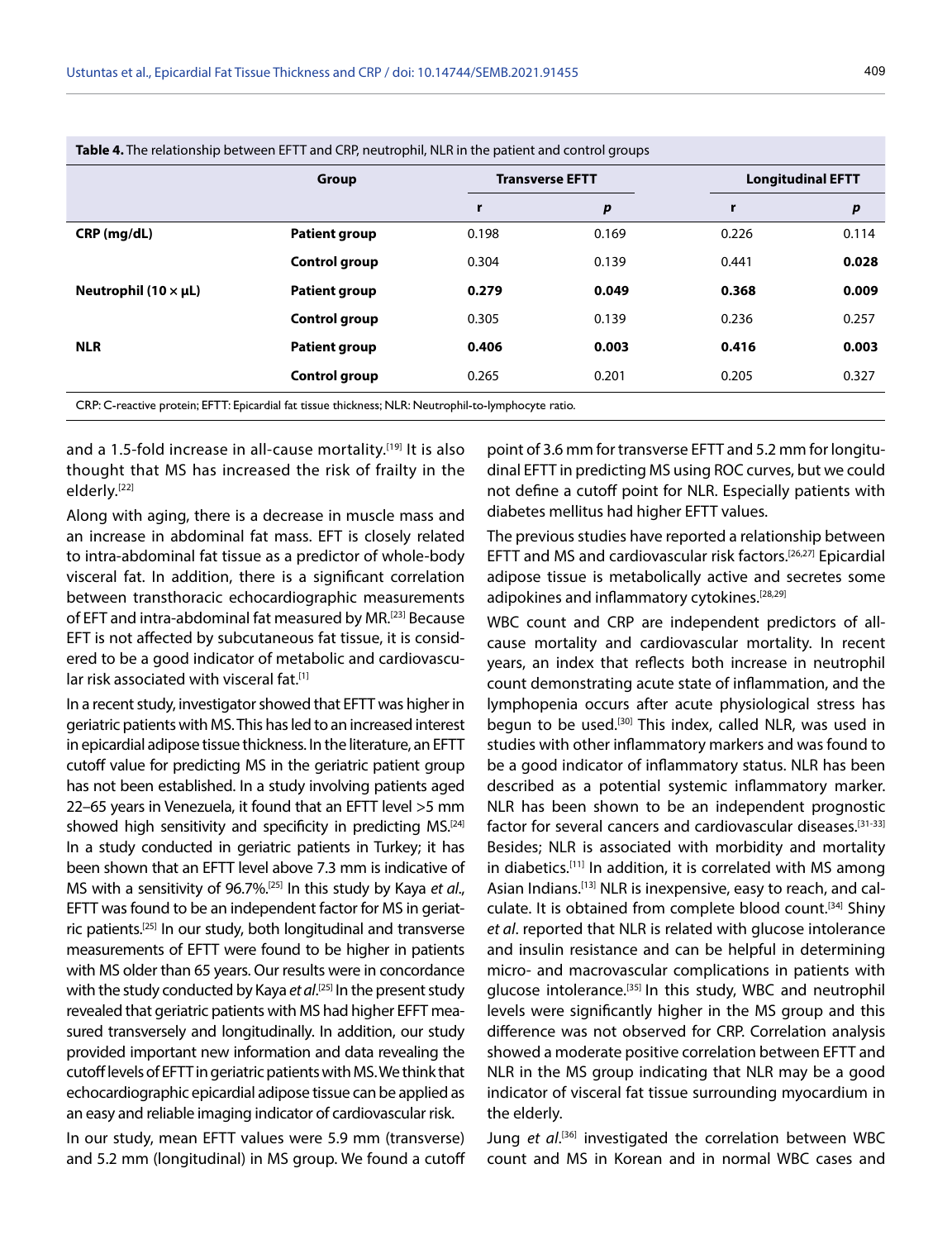without significant medical illness history, BMI and TG were significantly associated with WBC levels. They were also found to be the earliest components of MS in postmenopausal women and men. In a study of Mazidi *et al*., CRP levels in MS patients were significantly higher. However, in our study, CRP levels were not different from those without MS.[37]

Our findings support that the increase in EFT may be associated with an increase in systemic inflammatory burden, and that these parameters may be used as MS markers.

## **Conclusion**

Our study showed that both longitudinal and transverse EFTT are associated with NLR in patients older than 65 years with MS. In the MS patients older than 65 years, NLR is closely related to EFT. In older MS patients, higher NLR level may be a good indicator of increased visceral fat around the myocardium. There is no association between CRP and EFTT in patients older than 65 years with MS. These findings suggest that NLR is a better predictor of EFTT compared to CRP in older MS patients.

### **Disclosures**

**Ethics Committee Approval:** The Ethics Committee of University of Health Sciences Umraniye Education and Research Hospital, Date: 15.12.2016; Number: B.10.1.TKH.4.34.H.GP.0.01/128.

**Peer-review:** Externally peer-reviewed.

### **Conflict of Interest:** None declared.

**Authorship Contributions:** Concept – G.U., S.U.B.; Design – G.U., S.U.B.; Supervision – S.U.B., O.B.; Materials – G.U.; Data collection &/or processing – G.U., A.N.C.; Analysis and/or interpretation – G.U., R.S.; Literature search – G.U.; Writing – G.U., R.S.; Critical review – S.U.B., O.B.

## **References**

- 1. Villasante Fricke AC, Iacobellis G. Epicardial adipose tissue: clinical biomarker of cardio-metabolic risk. Int J Mol Sci 2019;20:5989[. \[CrossRef\]](https://doi.org/10.3390/ijms20235989)
- 2. Monti CB, Codari M, De Cecco CN, Secchi F, Sardanelli F, Stillman AE. Novel imaging biomarkers: epicardial adipose tissue evaluation. Br J Radiol 2020;93:2019077[0. \[CrossRef\]](https://doi.org/10.1259/bjr.20190770)
- 3. Gandoy-Fieiras N, Gonzalez-Juanatey JR, Eiras S. Myocardium metabolism in physiological and pathophysiological states: implications of epicardial adipose tissue and potential thera-peutic targets. Int J Mol Sci 2020;21:264[1. \[CrossRef\]](https://doi.org/10.3390/ijms21072641)
- 4. Katsiki N, Stoian AP, Steiropoulos P, Papanas N, Suceveanu AI, Mikhailidis DP. Metabolic syndrome and abnormal peri-organ or intra-organ fat (APIFat) deposition in chronic obstructive pulmonary disease: an overview. Metabolites 2020;10:46[5. \[CrossRef\]](https://doi.org/10.3390/metabo10110465)
- 5. Balcioğlu AS, Durakoğlugil ME, Ciçek D, Bal UA, Boyaci B, Müderrisoğlu H. Epicardial adipose tissue thickness and plasma homocysteine in patients with metabolic syndrome and normal coronary arteries. Diabetol Metab Syndr 2014;6:6[2. \[CrossRef\]](https://doi.org/10.1186/1758-5996-6-62)
- 6. Jo EA, Cho KI, Park JJ, Im DS, Choi JH, Kim BJ. Effects of highintensity interval training versus moderate-intensity continuous training on epicardial fat thickness and endothelial function in hypertensive metabolic syndrome. Metab Syndr Relat Disord 2020;18:96–10[2. \[CrossRef\]](https://doi.org/10.1089/met.2018.0128)
- 7. Avan A, Tavakoly Sany SB, Ghayour-Mobarhan M, Rahimi HR, Tajfard M, Ferns G. Serum C-reactive protein in the prediction of cardiovascular diseases: Overview of the latest clinical studies and public health practice. J Cell Physiol. 2018;233:8508–2[5. \[CrossRef\]](https://doi.org/10.1002/jcp.26791)
- 8. Başer M, Özgür R, Mavi, O, Özdemir AA, Özkeskin A, Küçükdemirci Ö, et al. The relationship of hs-CRP with regulation of hypertension in patients who have both Type 2 diabetes mellitus and hypertension. Sisli Etfal Hastan Tip Bul 2014;48:182-[7. \[CrossRef\]](https://doi.org/10.5350/SEMB.20140415024023)
- 9. Zhang X, Cui L, Chen B, Xiong Q, Zhan Y, Ye J, et al. Effect of chromium supplementation on hs-CRP, TNF-α and IL-6 as risk factor for cardiovascular diseases: A meta-analysis of randomized-controlled trials. Complement Ther Clin Pract 2021;42:10129[1. \[CrossRef\]](https://doi.org/10.1016/j.ctcp.2020.101291)
- 10. Atılgan CÜ, Şendül SY, Kösekahya P, Çağlayan M, Alkan A, Güven D, et al. Evaluation of neutrophil-to-lymphocyte ratio and mean platelet volume in patients with active and inactive thyroid orbitopathy. Sisli Etfal Hastan Tip Bul 2018;52:26–30.
- 11. Wan H, Wang Y, Fang S, Chen Y, Zhang W, Xia F, et al. Associations between the neutrophil-to-lymphocyte ratio and diabetic complications in adults with diabetes: a cross-sectional study. J Diabetes Res 2020;2020:6219545[. \[CrossRef\]](https://doi.org/10.1155/2020/6219545)
- 12. Delcea C, Buzea CA, Dan GA. The neutrophil to lymphocyte ratio in heart failure: a comprehensive review. Rom J Intern Med 2019;57:296–31[4. \[CrossRef\]](https://doi.org/10.2478/rjim-2019-0018)
- 13. Surendar J, Indulekha K, Mohan V, Pradeepa R. Association of neutrophil-lymphocyte ratio with metabolic syndrome and its components in Asian Indians (CURES-143). J Diabetes Complications 2016;30:1525[–9. \[CrossRef\]](https://doi.org/10.1016/j.jdiacomp.2016.08.006)
- 14. National Cholesterol Education Program (NCEP) Expert Panel on Detection, Evaluation, and Treatment of High Blood Cholesterol in Adults (Adult Treatment Panel III). Third Report of the National Cholesterol Education Program (NCEP) Expert Panel on Detection, Evaluation, and Treatment of High Blood Cholesterol in Adults (Adult Treatment Panel III) final report. Circulation 2002;106:3143–4[21. \[CrossRef\]](https://doi.org/10.1161/circ.106.25.3143)
- 15. American Diabetes Association. 2. classification and diagnosis of diabetes: standards of medical care in diabetes-2021. Diabetes Care 2021;44:S15–[33. \[CrossRef\]](https://doi.org/10.2337/dc21-S002)
- 16. Schejbal V. Epicardial fatty tissue of the right ventricle—morphology, morphometry and functional significance. [Article in German]. Pneumologie 1989;43:490–9.